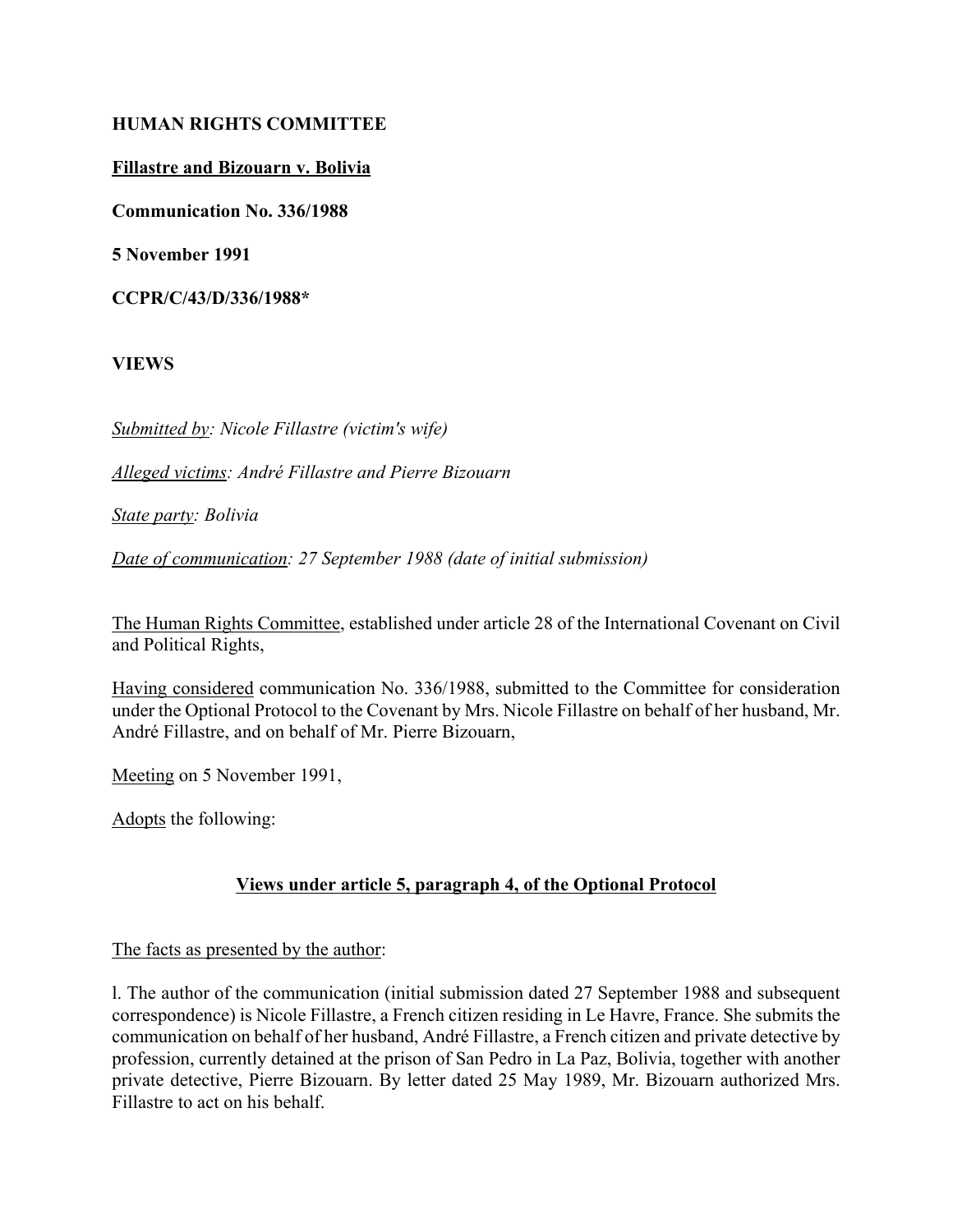2.1 The author states that on 26 August 1987, André Fillastre and Pierre Bizouarn travelled to La Paz accompanied by Ms. Silke Zimmerman, a German citizen then residing in France. André Fillastre was travelling in his capacity as a private detective on behalf of Ms. Zimmerman, who had requested his services in order to find and repatriate her fouryear old son, Raphael Cuiza Zimmerman, living in Bolivia. Her son had allegedly been taken away from his mother by his Bolivian father, Jorge Cuiza, and flown to Bolivia.

2.2 On 3 September 1987, André Fillastre, Mr. Bizouarn and Ms. Zimmerman were arrested by the Bolivian police, after a complaint had been filed by the child's father, who claimed that they had manipulated their way into his home and started a brawl in which he was injured. The two detectives allegedly had abducted the child and left the home, together with the mother. Criminal proceedings were instituted against them. On l2 September l987, the examining magistrate indicted the accused on three grounds: (a) kidnapping of a minor (secuestro y rapto propio), punishable under article 313 of the Bolivian Penal Code; (b) unauthorized entry into a home (allanamiento de domicilio o sus dependencias; article 298 of the Bolivian Penal Code), and (c) causing grievous bodily harm (lesiones graves y leves; article 271 of the Bolivian Penal Code). Allegedly, he did so without having interrogated the accused. Nevertheless, Ms. Zimmerman was released a few days later, apparently without plausible explanations. Messrs. Fillastre and Bizouarn, however, were placed under detention and imprisoned at the prison of San Pedro in La Paz, where they continue to be held.

2.3 With regard to the requirement of exhaustion of domestic remedies, the author states that the judicial proceedings against her husband and Mr. Bizouarn have been pending before the court of first instance since 12 September 1987. In this context, she indicates that, on 12 June 1990, the judge was expected to render his decision in the case but that, since the legal aid attorney assigned to her husband did not appear in court, he decided to further postpone the hearing.

# The complaint:

3.1 It is submitted that Messrs. Fillastre and Bizouarn were not able to adequately communicate either with their lawyer or with the examining magistrate, before whom they were brought on 3 September 1988, one year after their arrest. In particular, it is alleged that the interpreter who had been designated to assist them could only speak English, a language they did not master. Further, they allege that their statements before the examining magistrate were not only recorded incorrectly but deliberately altered.

3.2 It is submitted that Messrs. Fillastre and Bizouarn were held in custody for ten days without being informed of the charges against them; this was reportedly confirmed by the arresting officer, upon interrogation by the examining magistrate. As to the circumstances of the investigatory phase of the judicial proceedings, the author claims that several irregularities occurred in their course. Furthermore, the court hearings allegedly were postponed repeatedly because either the legal aid attorney or the prosecutor failed to appear in court. More generally, the author claims bias on the part of the judge and of the judicial authorities. This is said to be evidenced by the fact that the Bolivian authorities allowed Ms. Zimmerman to leave Bolivia without any plausible justification and never sought her testimony before the examining magistrate, although she had been indicted together with Messrs. Fillastre and Bizouarn.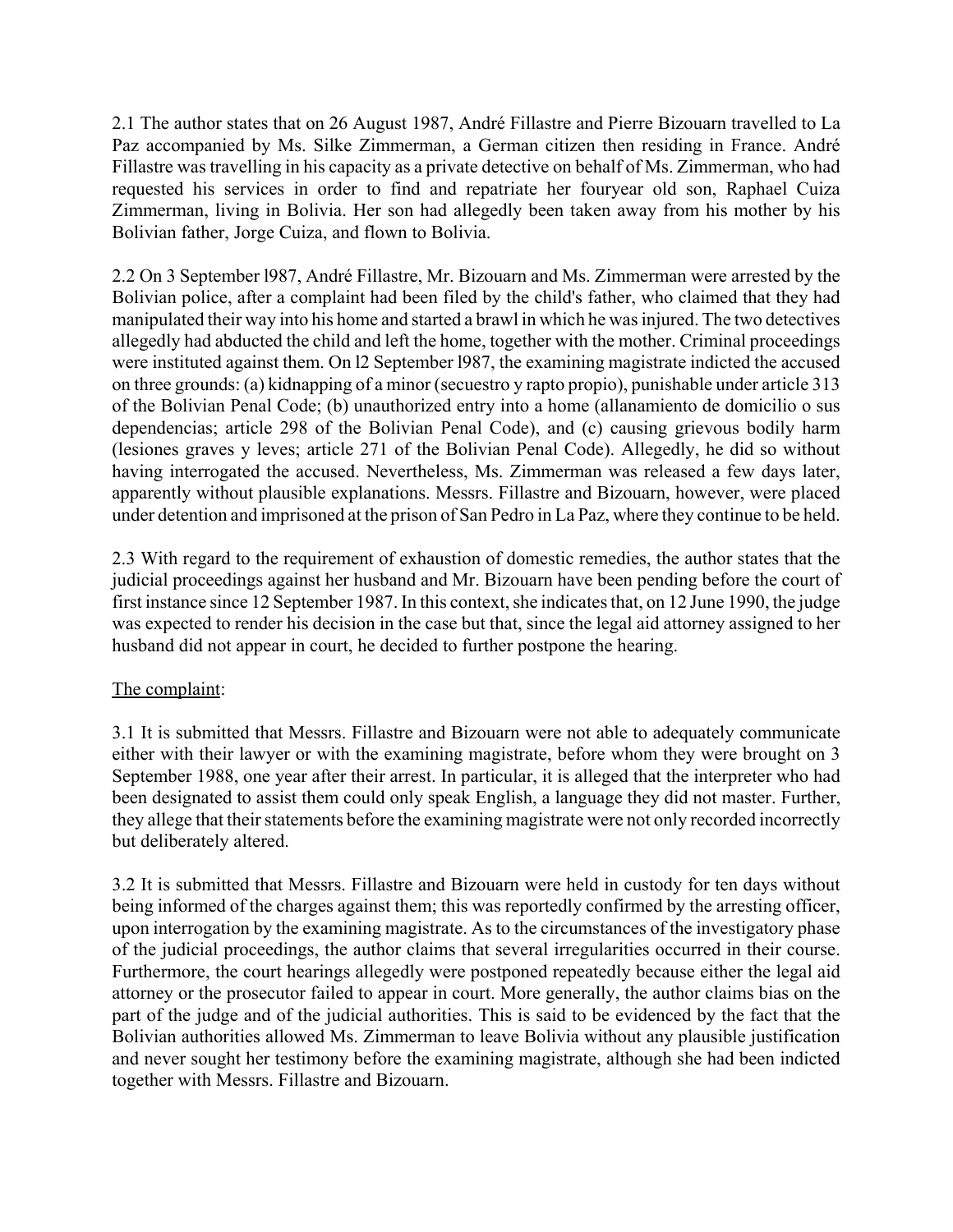3.3 As to the conditions of detention at the prison of San Pedro, they are said to be inhuman and degrading. In this context, the author submits that, on account of the psychological stress as well as the poor conditions of detention, her husband has become addicted to alcohol and drugs and lost his will to live.

3.4 Finally, the author claims that her countless efforts, since midSeptember 1987, to obtain her husband's release have not met with any response. She maintains that, notwithstanding the various promises made to her by the French authorities, no official attempt was made to obtain her husband's release, nor to improve the conditions of his detention.

# The State party's information and observations:

4.1 The State party provides a chronology of the judicial proceedings in the case and indicates that a judgment at first instance may be expected by midAugust 1991. It notes that the preliminary investigations were initiated on 14 September 1987, with the consent of the examining magistrate (Juez Instructor en lo Penal); they were concluded by decision of 29 December 1988 (auto final), which committed Messrs. Fillastre and Bizouarn to stand trial for the offences referred to in paragraph 2.2 above. This decision was challenged by the alleged victims on 16 and 22 February 1989, respectively.

4.2 The proceedings were then transferred to the Magistrates Court (Juez Quinto de Partido en lo Penal). The State party indicates that the process of evidence gathering, reconstruction of the facts and hearing of witnesses has been protracted, but that it is approaching its final stage. Such delays as occurred are said to be partly attributable to the judge's desire to gather further evidence, which would enable him to render his judgment.

4.3 The State party points out that Messrs. Fillastre and Bizouarn are likely to be found guilty of the offences for which they were indicted, in particular the kidnapping of a minor (article 313 of the Penal Code); this offence is punishable by imprisonment of one to five years. In the event of their conviction, they would retain the right to appeal conviction and sentence (recurso de apelación), pursuant to articles 284 and 288 of the Bolivian Code of Criminal Procedure. In the event of an unsuccessful appeal, they would be able to subsequently request the cassation of the judgment of the Court of Appeal (recurso de nulidad), pursuant to article 296 of the Code of Criminal Procedure.

4.4 In respect of the author's claim of a violation of articles 14, paragraph 3(b) and (d), the State party contends that both Mr. Fillastre and Mr. Bizouarn have received legal assistance throughout the proceedings, not only from the French consulate in La Paz, but also from one privately and one courtappointed lawyer. The alleged victims have consistently assisted the court sessions, together with their representatives.

4.5 The State party further contends that since the authors were properly indicted and the judicial proceedings continue to take their normal course, the accused remain lawfully detained at the Prison of San Pedro in La Paz. The State party does not, however, indicate whether the accused were promptly informed of the charges against them, and whether they were brought promptly before a judge or other officer authorized by law to exercise judicial power.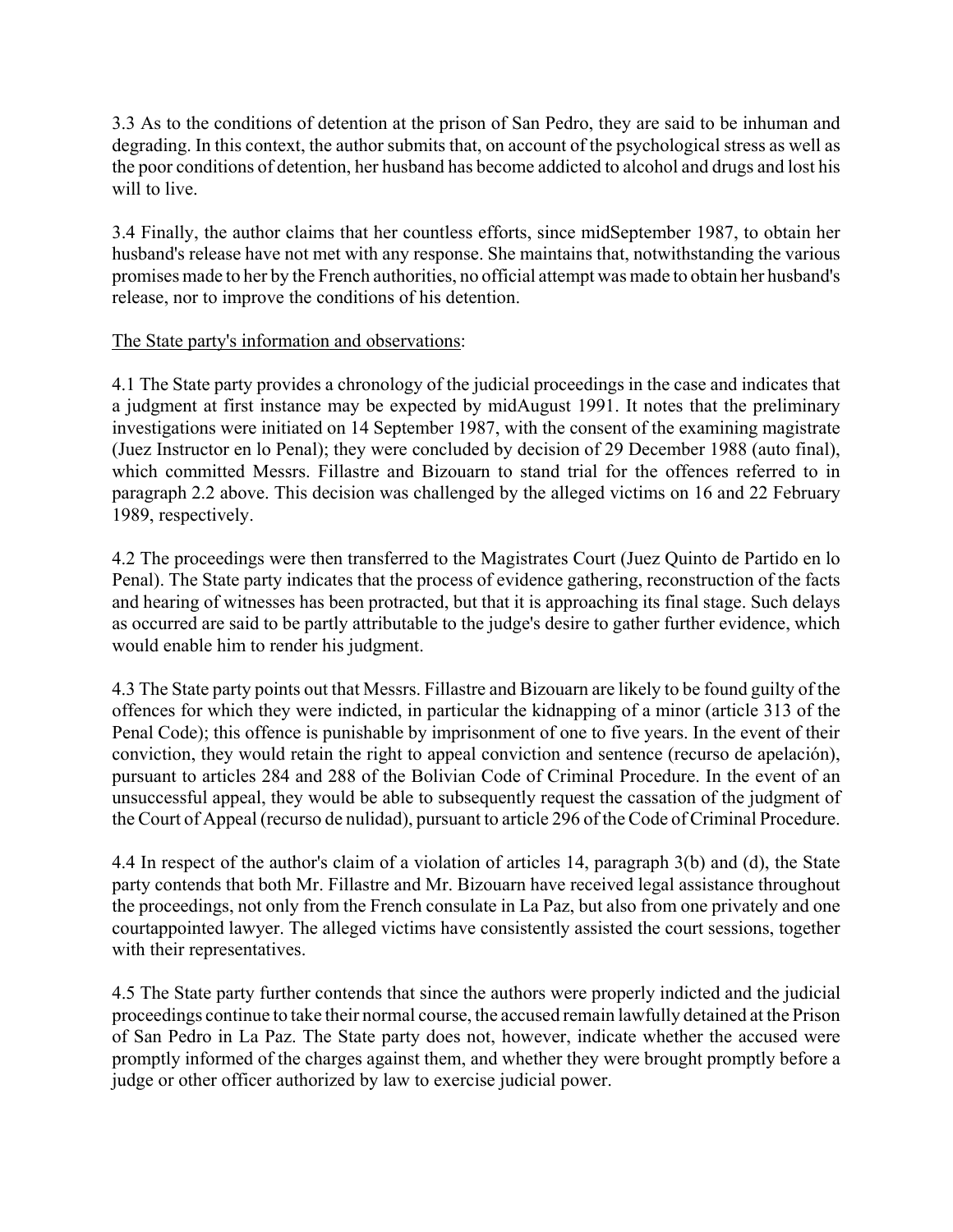4.6 As to the author's complaint about undue delays in the judicial proceedings, the State party points out that criminal investigations under Bolivian law are carried out in written form, which implies that administrative and other delays may occur. Furthermore, the absence of an adequate budget for a proper administration of justice means that a number of criminal cases and certain specific procedural phases of criminal proceedings have experienced delays.

4.7 The State party indicates that it has established a special commission of investigation to enquire into the author's allegation of illtreatment and inhuman and degrading prison conditions. The report of this commission, whose findings are said to be confirmed by Messrs. Bizouarn and Fillastre, concludes that both prisoners are in good health and receive basic but adequate medical attention; that they are detained in the most comfortable sector of the San Pedro prison; that their diet is satisfactory; that they benefit from recreational facilities; and that they may communicate freely with friends, their relatives and their legal representatives.

# Issues and proceedings before the Committee:

5.1 Before considering any claims contained in a communication, the Human Rights Committee must, in accordance with rule 87 of its rules of procedure, decide whether or not it is admissible under the Optional Protocol to the Covenant.

5.2 During its 40th session, the Committee considered the admissibility of the communication. It took note of the State party's observations and clarifications concerning the current status of the case before the Bolivian courts, observing that the victims were still awaiting the outcome of the proceedings instituted against them in September 1987, that is, more than three years after their arrest. In the circumstances, the Committee considered that a delay of over three years for the adjudication of the case at first instance, discounting the availability of subsequent appeals, was "unreasonably prolonged" within the meaning of article 5, paragraph 2(b), of the Optional Protocol. From the available information, the Committee deduced that such delays as had been encountered were neither attributable to the alleged victims nor explained by the complexity of the case. It therefore concluded that the requirements of article 5, paragraph 2(b), had been met.

5.3 The Committee considered that the communication should be examined on the merits as it appeared to raise issues under the Covenant in respect of the author's claims (a) that Messrs. Fillastre and Bizouarn were not promptly informed of the charges against them; (b) that they were not promptly brought before a judge and interrogated; (c) that they were not afforded adequate facilities for the preparation of their defence and were unable to properly communicate with counsel assigned to them; (d) that they were inadequately represented during the preliminary investigation; and (e) that they were being subjected to inhuman and degrading treatment.

5.4 On 6 November 1990, therefore, the Committee declared the communication admissible in so far as it appeared to raise issues under articles 9, paragraphs 2 and 3; 10, paragraph 1; and 14, paragraph 3(b), (c) and (d), of the Covenant.

6.1 The Committee has considered the present communication in the light of all the information provided by the parties, as provided for in article 5, paragraph 1, of the Optional Protocol.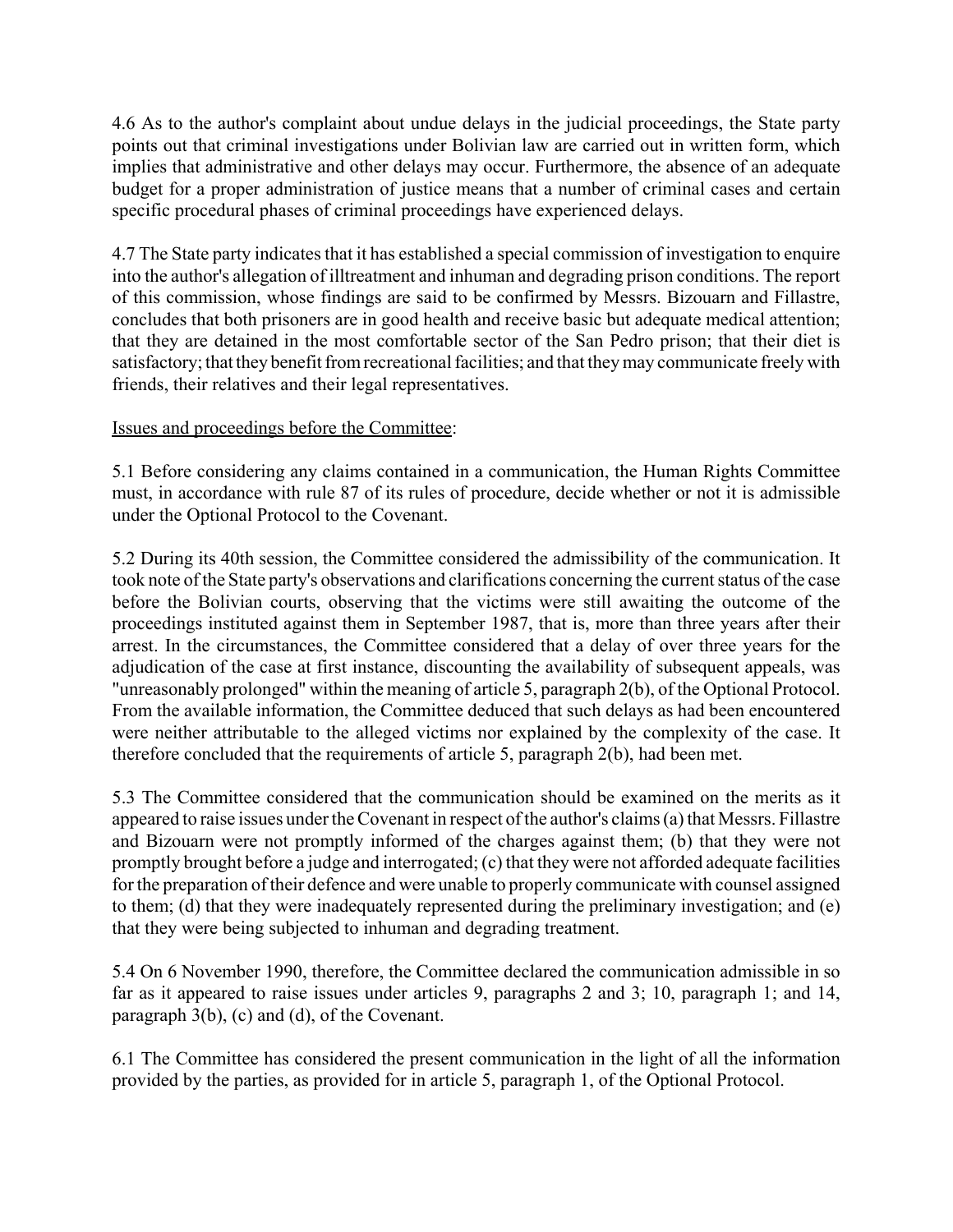6.2 With respect to the allegation of a violation of article 10 of the Covenant, the Committee observes that the author has not corroborated, in a manner sufficiently substantiated, her claim that the prison conditions at the penitentiary of San Pedro are inhuman and do notrespect the inherent dignity of the human person. The State party has endeavoured to investigate this claim, and the findings of its commission of inquiry, which have not been refuted either by the authors or by the alleged victims, conclude that Messrs. Fillastre and Bizouarn benefit from basic amenities during detention, including medical treatment, adequate diet, recreational facilities as well as contacts with their relatives and representatives. In the circumstances, the Committee concludes that there has been no violation of article 10.

6.3 As to the alleged violation of article 14, paragraph 3(b) and (d), the Committee reaffirms that it is imperative that accused individuals be afforded adequate time for the preparation of their defence, and that they be provided with free legal assistance if they cannot themselves afford the services of a legal representative. In the present case, it is uncontested that legal assistance was provided to both Mr. Fillastre and Mr. Bizouarn. Nor has the State party's claim that the alleged victims have benefitted from such assistance throughout the proceedings, and that they have been able to attend hearings before the court together with their representatives, been refuted. In these circumstances, the Committee does not find that either article 14, paragraph 3(b), or article 14, paragraph 3(d), has been violated.

6.4 As to the alleged violation of article 9, paragraphs 2 and 3, the Committee observes that the author has stated in general terms that her husband and Mr. Bizouarn were held in custody for ten days before being informed of the charges against them, and that they were not brought promptly before a judge or other officer authorized by law to exercise judicial power. It remains unclear from the State party's submission whether the accused were indeed brought before a judge or judicial officer between their arrest, on 3 September 1987, and 12 September 1987, the date of their indictment and placement under detention, pursuant to article 194 of the Bolivian Code of Criminal Procedure. The Committee cannot but note that there has been no specific reply to its request for information in this particular respect, and reiterates the principle that, if a State party contends that facts alleged by the author are incorrect or would not amount to a violation of the Covenant, it must so inform the Committee. The pertinent factor in this case is that both Mr. Fillastre and Mr. Bizouarn allegedly were held in custody for ten days before being brought before any judicial instance and without being informed of the charges against them. Accordingly, while not unsympathetic to the State party's claim that budgetary constraints may cause impediments to the proper administration of justice in Bolivia, the Committee concludes that the right of Messrs. Fillastre and Bizouarn under article 9, paragraphs 2 and 3, have not been observed.

6.5 Under article 9, paragraph 3, anyone arrested or detained on a criminal charge "shall be entitled to trial within a reasonable time...". What constitutes "reasonable time" is a matter of assessment for each particular case. The lack of adequate budgetary appropriations for the administration of criminal justice alluded to by the State party does not justify unreasonable delays in the adjudication of criminal cases. Nor does the fact that investigations into a criminal case are, in their essence, carried out by way of written proceedings, justify such delays. In the present case, the Committee has not been informed that a decision at first instance had been reached some four years after the victims' arrest. Considerations of evidence-gathering do not justify such prolonged detention. The Committee concludes that there has been, in this respect, a violation of article 9, paragraph 3.